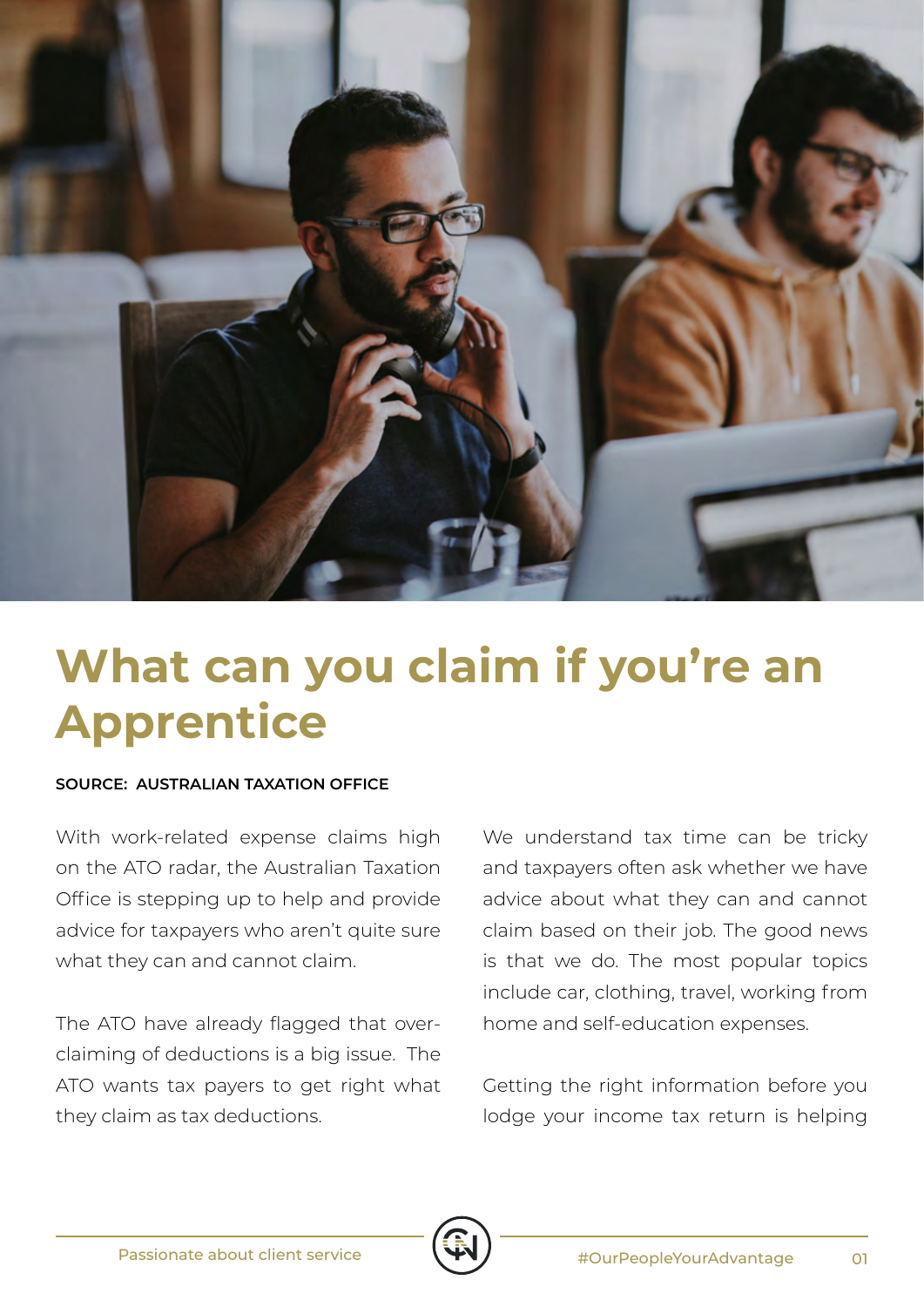our clients to get their claims right and avoid issues later on.

We want every person to have the information they need to know whether they can make a claim, to get it right, and know what records they need to keep. Understanding what you can and cannot claim will help ensure that your income tax return is processed quickly and any refund is paid as soon as possible. Most people want to lodge their income tax return with the right information and helping people to do that in the first place is the most efficient way to operate.

## **What you can and can't claim**

Each occupation has specific circumstances which affect what can and cannot be claimed. Here are some snippets from some ATO occupation guides. Remember, regardless of the occupation you are in, you can only claim the work-related part of expenses, and you must meet the three golden rules:

- You must have spent the money yourself and not been reimbursed;
- The claim must be directly related to earning your income; and
- You need a record to prove it.

## **Apprentice employees: workrelated expenses**

Common deductions include the following:

• You can claim a deduction for the cost of travel while performing your duties. This includes travel between different work locations, including for different employers.

Normal trips between home and work are private in nature and can't be claimed. This applies even if you:

- live a long way from your usual workplace, or
- have to work outside normal business hours (eg weekend shifts).

In limited circumstances you can claim the cost of trips between home and work, where:

- > you had shifting places of employment (that is, you regularly worked at more than one site each day before returning home)
- > you were required to carry bulky tools or equipment for work and all of the following conditions were met:
- > The tools or equipment were essential for you to perform your employment duties and you didn't carry them merely as a matter of choice.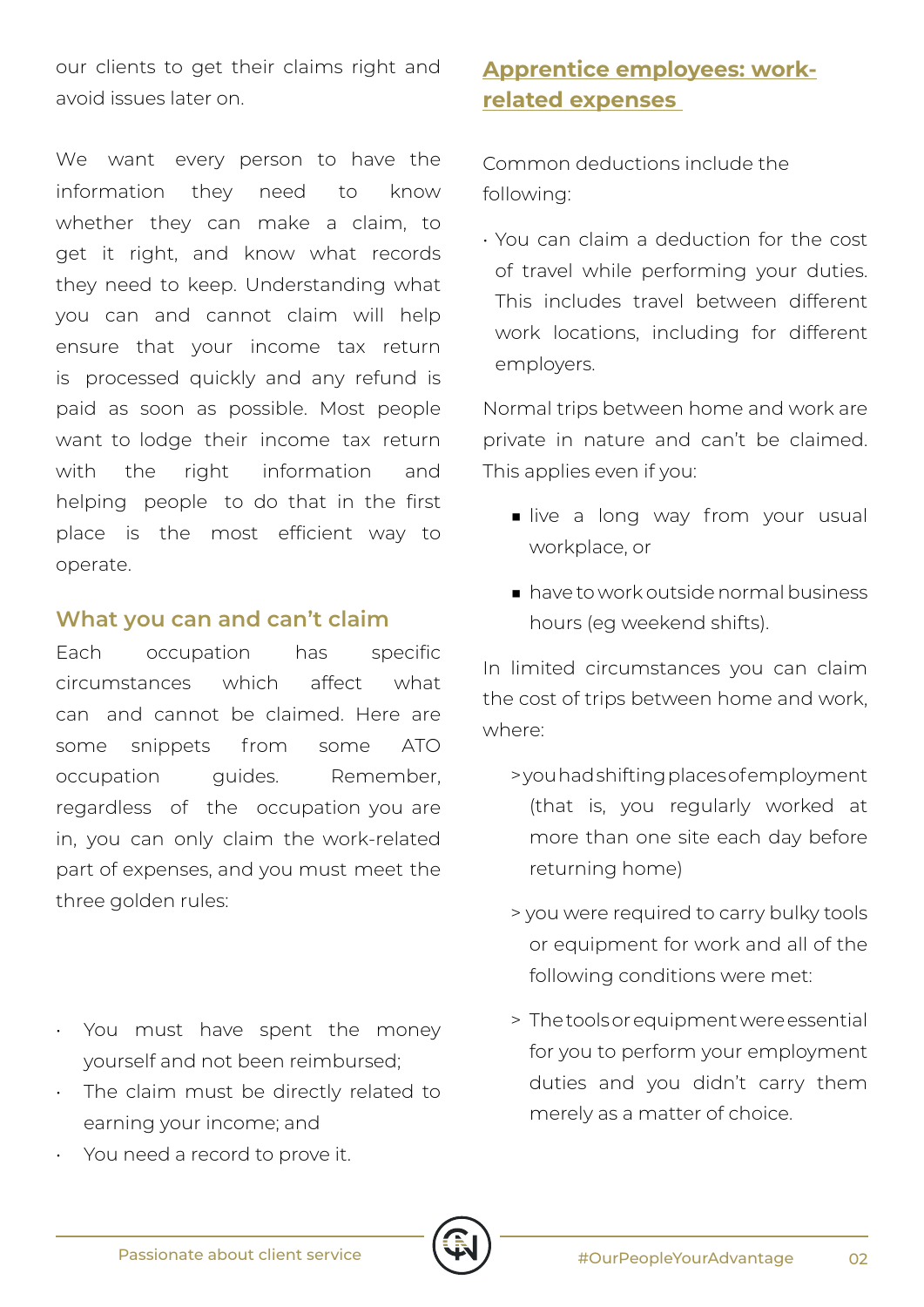- > The tools or equipment were bulky – meaning that because of their size and weight they were awkward to transport and could only be transported conveniently by the use of a motor vehicle.
- > There was no secure storage for the items at the workplace.

If you claim car expenses, you must:

- keep a logbook of your work trips, or
- be able to show us your claim is reasonable if you use the cents per kilometre method (for claims up to 5,000 km only).

Your vehicle is not considered to be a car if it is a vehicle with a carrying capacity of:

- one tonne or more, such as a ute or panel van
- nine passengers or more, such as a minivan.

In these circumstances (eg if you use a ute) you can claim the proportion of your vehicle expenses that relate to work – such as fuel, oil, insurance, repairs and servicing, car loan interest, registration and depreciation.

You need to keep receipts of your actual expenses. You cannot use the cents per kilometre method for these vehicles. While it is not a requirement to keep a logbook, it is the easiest way to show how you have calculated your work-related use of the vehicle.

- You can claim a deduction for selfeducation expenses if your course relates directly to your current job – for example, your apprenticeship course.
- You can also claim a deduction for the cost of travel from your home to your place of education and back, or your workplace to your place of education and back. You must keep records of your travel expenses to claim a deduction.
- You can claim a deduction for tools or equipment you are required to buy for your job.
- If a tool or item of work equipment you only used for work:
	- cost more than \$300 you can claim a deduction for the cost over a number of years (depreciation),
	- cost \$300 or less you can claim an immediate deduction for the whole cost.

• You can claim a deduction for:

- the cost of buying, mending and cleaning uniforms that are unique and distinctive to your job – eg a uniform your employer requires you to wear,
- ■protective clothing your employer requires you to wear – eg hi-vis vests, steel-capped boots and safety glasses.